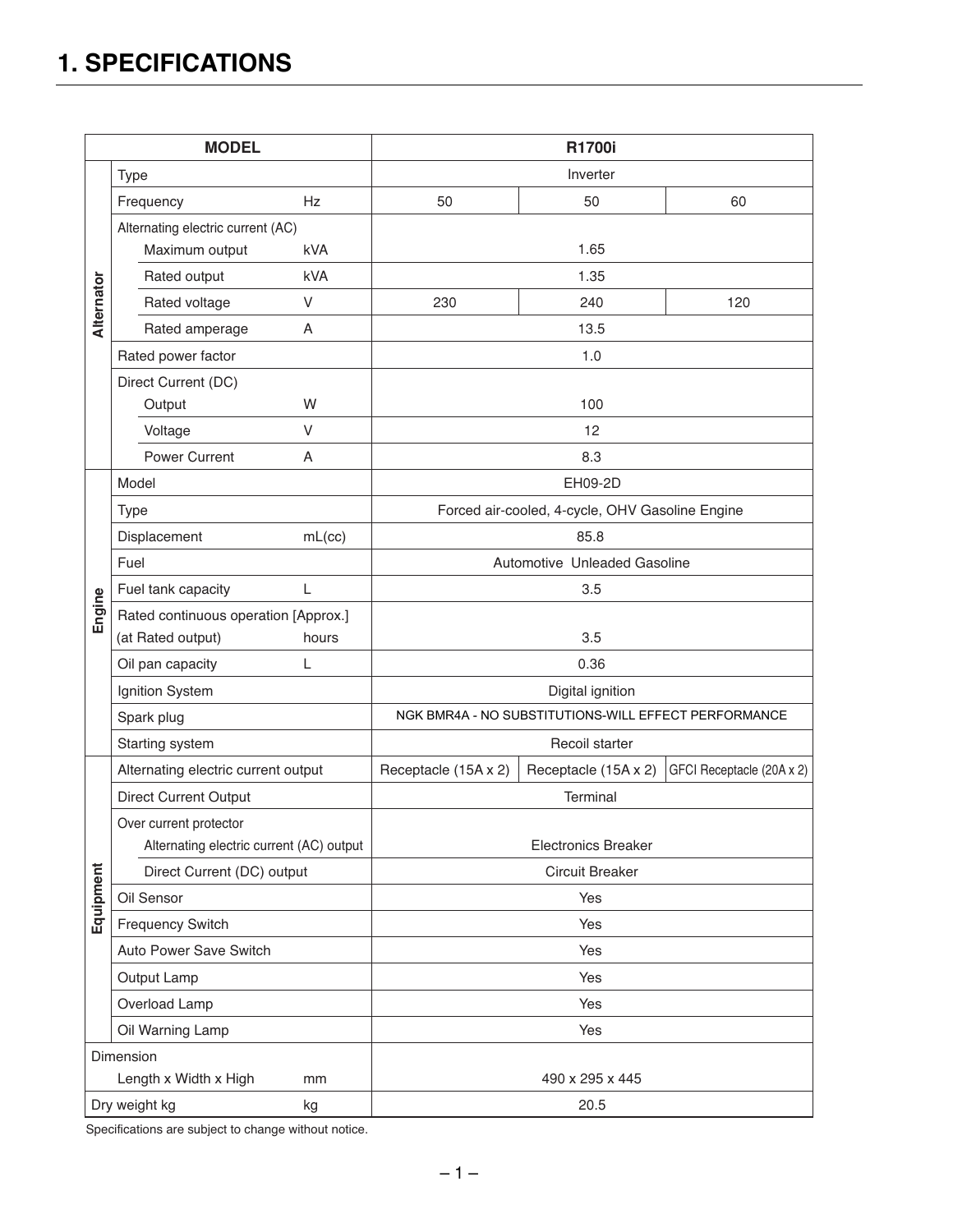## **2. GENERAL DESCRIPTION**

### 2-1) EXTERNAL VIEW

### **R1700i**

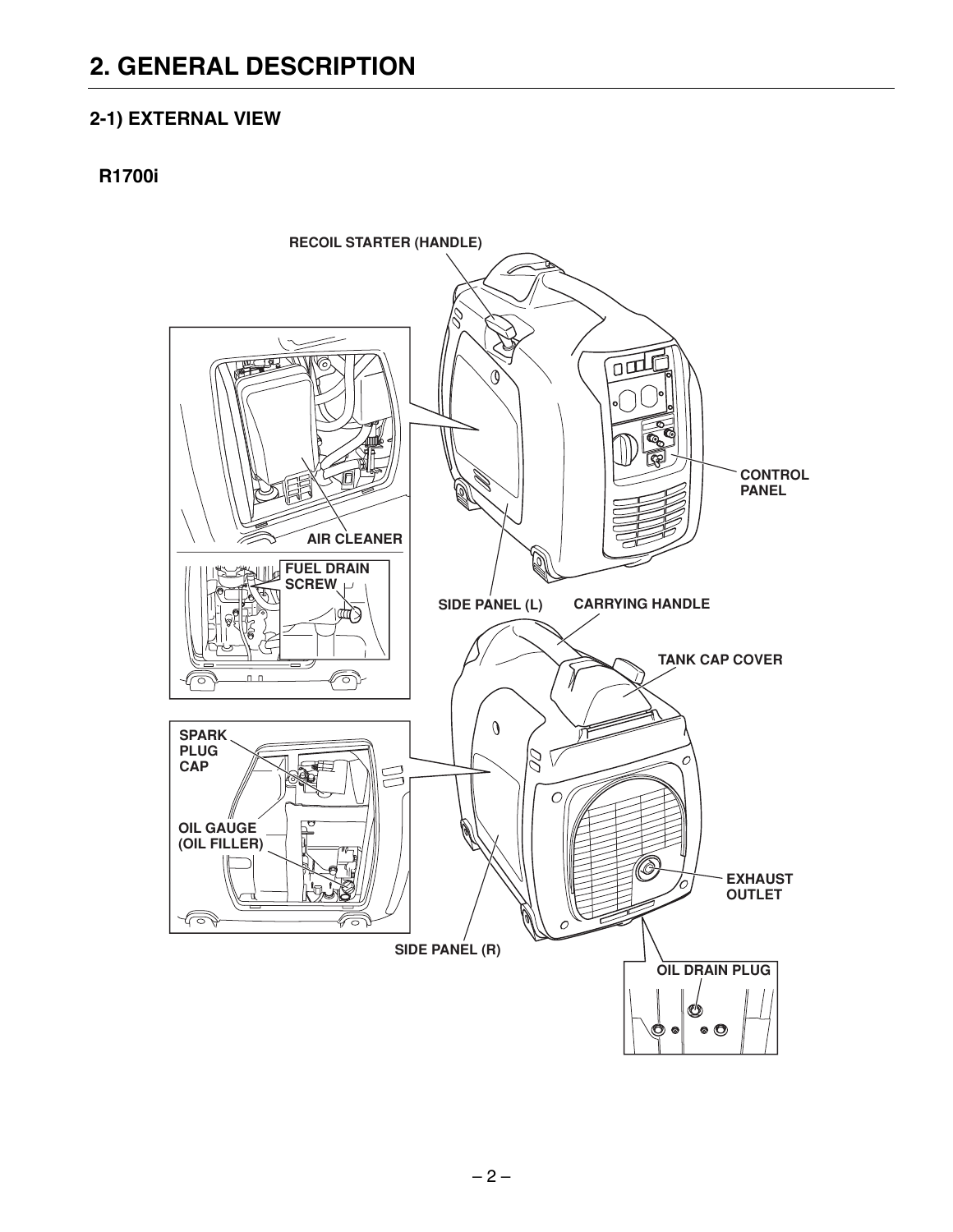### **2-2) CONTROL PANEL**

### **R1700i**



### (1) ENGINE SWITCH

The engine switch is designed for easy operation with the interlocking mechanism between the fuel cock and the choke furnished.

| N<br>(CHOKE)  | To start the engine, turn the knob to the position.<br>(Choke valve is closed.)                                                                   |
|---------------|---------------------------------------------------------------------------------------------------------------------------------------------------|
| ∐∖∖≬<br>(RUN) | Keep the knob in this position after the engine starts.<br>(The engine can be started with the knob at this position<br>when the engine is warm.) |
| - 8           | To stop the engine, return the knob to the position.<br>(The fuel cock is closed as well.)                                                        |

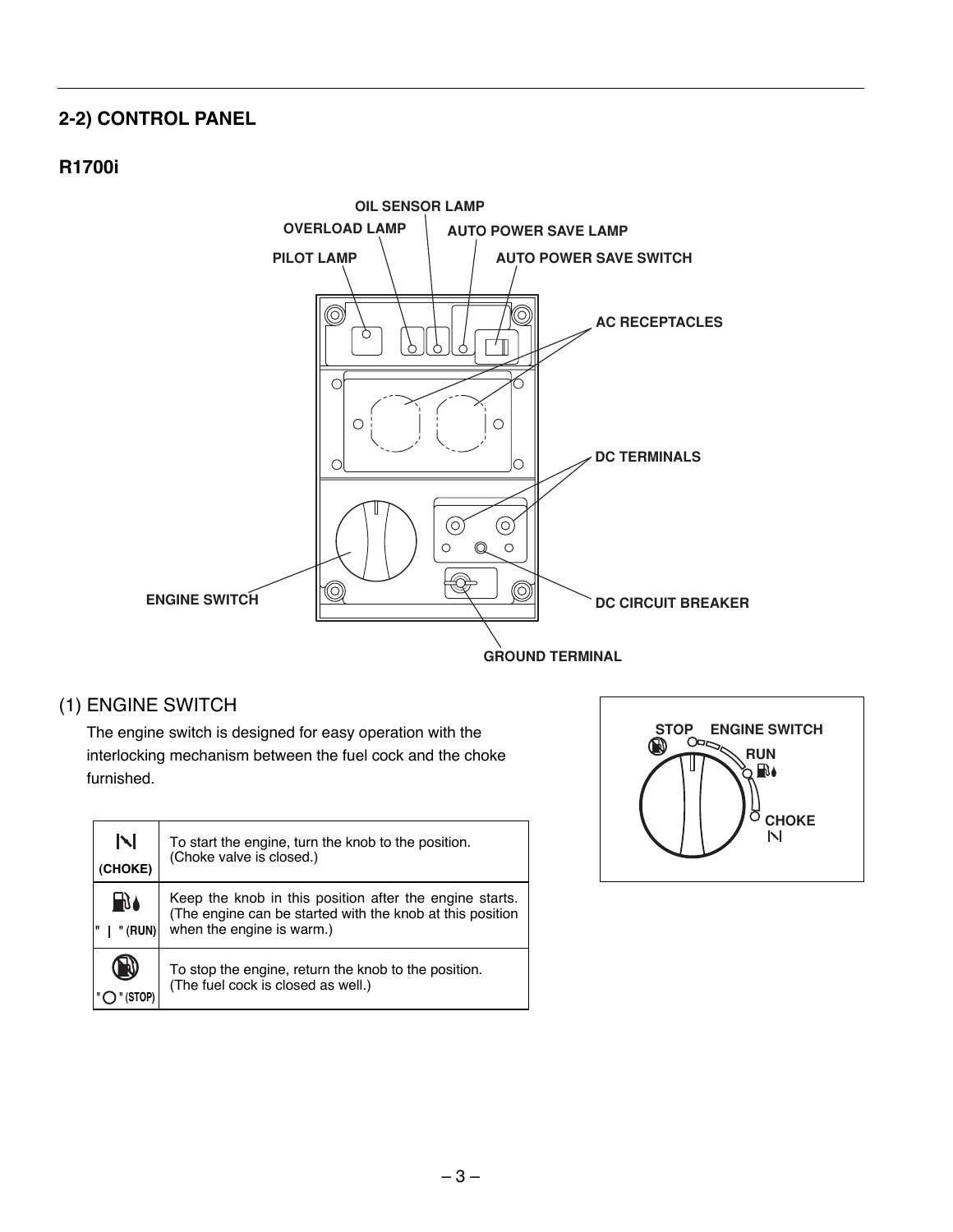### (2) PILOT LAMP and OVERLOAD LAMP

#### ① Output lamp

Green light . . . . . Indicates that the generator is generating.

Unlit . . . . . . . . . . . The generator is not generating.

#### ② Overload Lamp

- Red light . . . . . . . Indicates when an overload occurs, or output is abnormal, generating will stop when the red lamp is displayed. (The electronics breaker is activated)
- *NOTE : When the overload lamp is lit, please consult the Troubleshooting section and disconnect any electrical devices. To reset, turn the engine off and restart it.*

### (3) OIL SENSOR LAMP

When the level of the engine oil falls below the prescribed value, the alarm lamp lights up and the engine stops automatically. When the engine stops due to oil shortage, it can not be started anymore even by pulling the start knob (just the alarm lamp flickers). In such a case, replenish engine oil up to the mouth of the oil filling port.

### (4) AUTO POWER SAVE SWITCH

 $\bullet$  When the switch is in the " | " ( $\bullet$ ) position, the engine speed will be automatically decreased when an electrical device is not in use.

Also, when the switch from the electrical device is on, the electrical load is automatically detected, and the engine speed will be adjusted according to this load.

- When a large electrical wattage is in use, set the switch to  $"O"$  ( $\leftrightarrow$ ) to lower the voltage fluctuation.
- When using a direct current (DC) output to charge a battery, turn the switch to " $\bigcirc$ " ( $\bigcirc$ ").
- When starting the engine with the switch in the "  $\mid$  " ( $\leftrightarrow$ ) position in the cold weather condition, engine speed will not be at a low speed for the first several minutes during warm up.